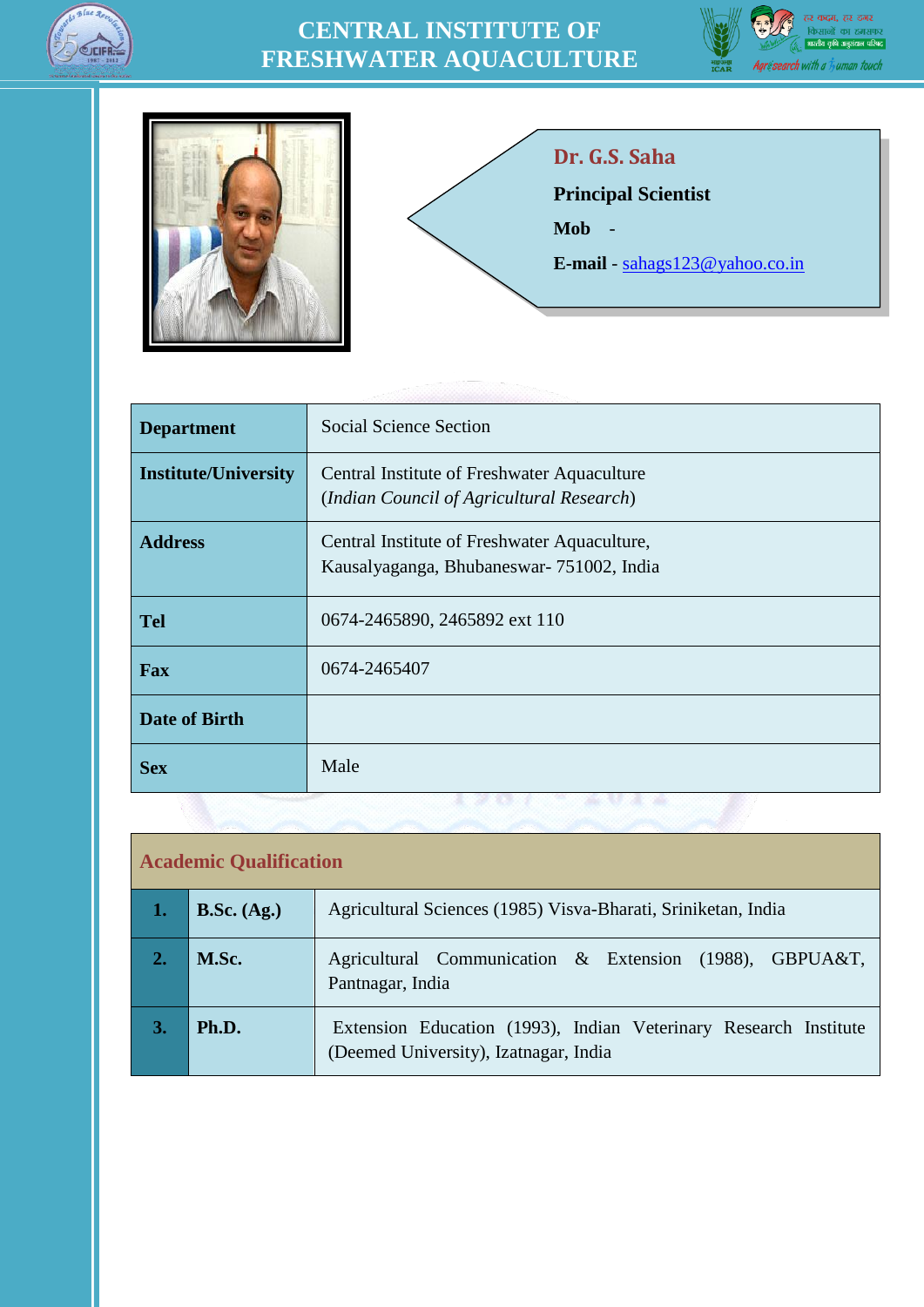

## **CENTRAL INSTITUTE OF FRESHWATER AQUACULTURE**



| <b>Professional</b>    | Scientist: 1992 onwards                                                                                                                                                                                                                                                                                                                                                                                                                                                                                                                                                                       |
|------------------------|-----------------------------------------------------------------------------------------------------------------------------------------------------------------------------------------------------------------------------------------------------------------------------------------------------------------------------------------------------------------------------------------------------------------------------------------------------------------------------------------------------------------------------------------------------------------------------------------------|
| <b>Experience</b>      | Senior Scientist: 2002 onwards                                                                                                                                                                                                                                                                                                                                                                                                                                                                                                                                                                |
| Area of                | Aquaculture Extension (Community based aquaculture, indigenous                                                                                                                                                                                                                                                                                                                                                                                                                                                                                                                                |
| <b>Specialization</b>  | knowledge, training)                                                                                                                                                                                                                                                                                                                                                                                                                                                                                                                                                                          |
| <b>Accomplishments</b> | Conducted a techno and socio-economic survey of the<br>aquaculturists in the Kolleru Lake area of Andhra Pradesh, India.<br>Organised several aquaculture training programmes for different<br>٠<br>groups.<br>Transferred aquaculture technologies among large number of<br>٠<br>different categories of clientele.<br>Identified some key factors e.g. homogeneous social status of<br>٠<br>members, strong people's institution, good leadership, external<br>agency as catalyst and market support for success of community<br>based aquaculture from a study conducted in eastern India. |
| <b>Recognition</b>     | Awarded "Young Scientist Award" by the International Society for<br>Environmental Protection (ISEP) Science Academy, Gorakhpur on<br>5th September in 2001<br>Served as Editor (Eastern Zone), Society of Extension Education,<br>$\bullet$<br>'Best Extension Worker Award' of CIFA in 2004                                                                                                                                                                                                                                                                                                  |

| <b>Research Projects (Projects operated: 7 nos.)</b> |                                                                                                                                                                         |  |
|------------------------------------------------------|-------------------------------------------------------------------------------------------------------------------------------------------------------------------------|--|
| <b>Current projects</b>                              | • Aquaculture in changing climate a study based on the perception<br>of freshwater aqua culturists<br>• Community based management for sustainable aquaculture in rural |  |
|                                                      | areas.                                                                                                                                                                  |  |
|                                                      | • Transfer of technology of composite carp culture through<br>demonstration among SC/ST women in Boudh and Purulia district                                             |  |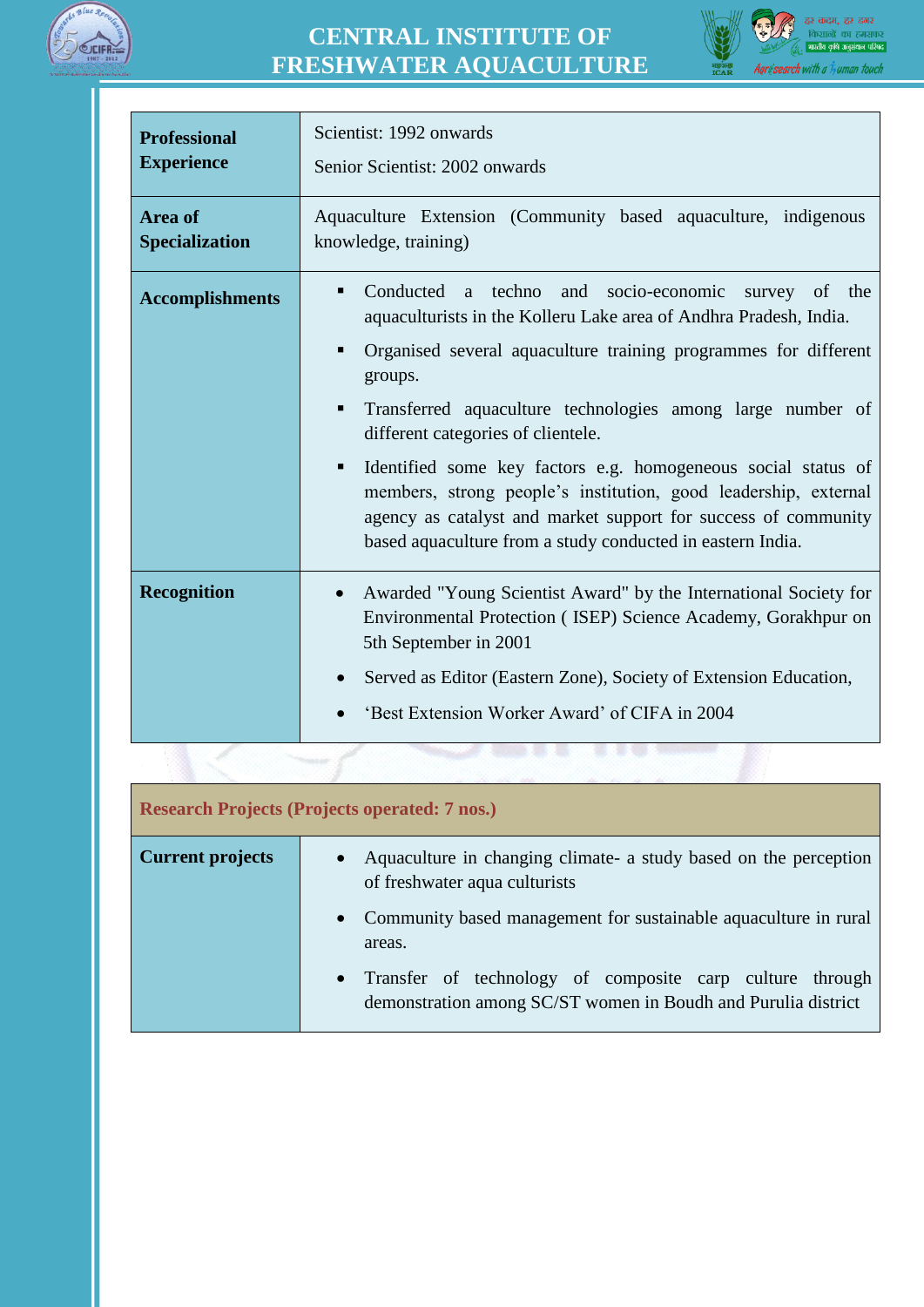



## **Publications 1. Research Articles 32 2. Books 04 3. Book Chapters 05 4. Popular articles 18 Selected articles** Verma, O.S. and **G.S. Saha** (1999) Participative management **:** Leadership styles are not determinants, Journal of Extension Systems, 15(2) : 1-19 Bandyopadhyaya, A. K. and **G.S. Saha** (1998) Indigenous methods of seed selection and preservation on the Andaman Islands in India. Indigenous Knowledge and Development Monitor 6(1): 3-6. **Saha, G.S.**, De, H K., and Kumar, K., 2002. Aquaculture extension in India- Past, Present and Future. *J. Extension Education*, VII (1): 84-90. De, H.K. and **G.S. Saha** 2006 Constraints to community based aquaculture *Indian J. Ext. Edu*. 42(3&4): 66-68 Roy, A. K., **G.S. Saha,** N.Sarangi and N.Jena. 2008. An econometric model for productivity analysis of aquaculture farms. *In:* A. K. Roy & N. Sarangi (eds.) Modelling, Forecasting, Artificial Neural Network and Expert System in Fisheries. Daya Publishing House, India. pp: 220- 233 De, H.K. and **G.S. Saha** (2005) Semi-intensive carp culture an adoption study *Agri. Ext. Rev.* 17(4): 27-30 Sarkar, S.K., H.K.De, **G.S. Saha** and Kuldeepkumar (2006) Fisheries Extension, In: *Handbook of Fisheries and Aquaculture*, pp.644-656 De, H.K and G.S. Saha 2007 Community based aquaculture - an evaluation *J. Rural Dev*. 26(1): 137-146 Sahoo, K.N.; A.K. Roy, K.P. Saradhi and **G.S. Saha** (2001). A study on marketing channels of fish produce of Kolleru Lake**,** *Journal of Fisheries Economics and Development,* 4(1) : 35-44 Swain, S.K., **G.S. Saha,** H.K.De, Kuldeep Kumar, A.K.Roy and N.Sarangi (2007) Steering Entrepreneurship among Rural Youths: Impact of Ornamental Fish Farming Training. Agricultural Situation in India, 64(9):419-422 Paramanik, S. C., **G.S. Saha** and A. K. Bandyopadhyaya(1996) Impact of Transfer of Technology on Crop Area Expansion and Employment Generation in the Bay Islands-- A Case study of a Settler Village, Agricultural Situation in India, November, pp. 575-580